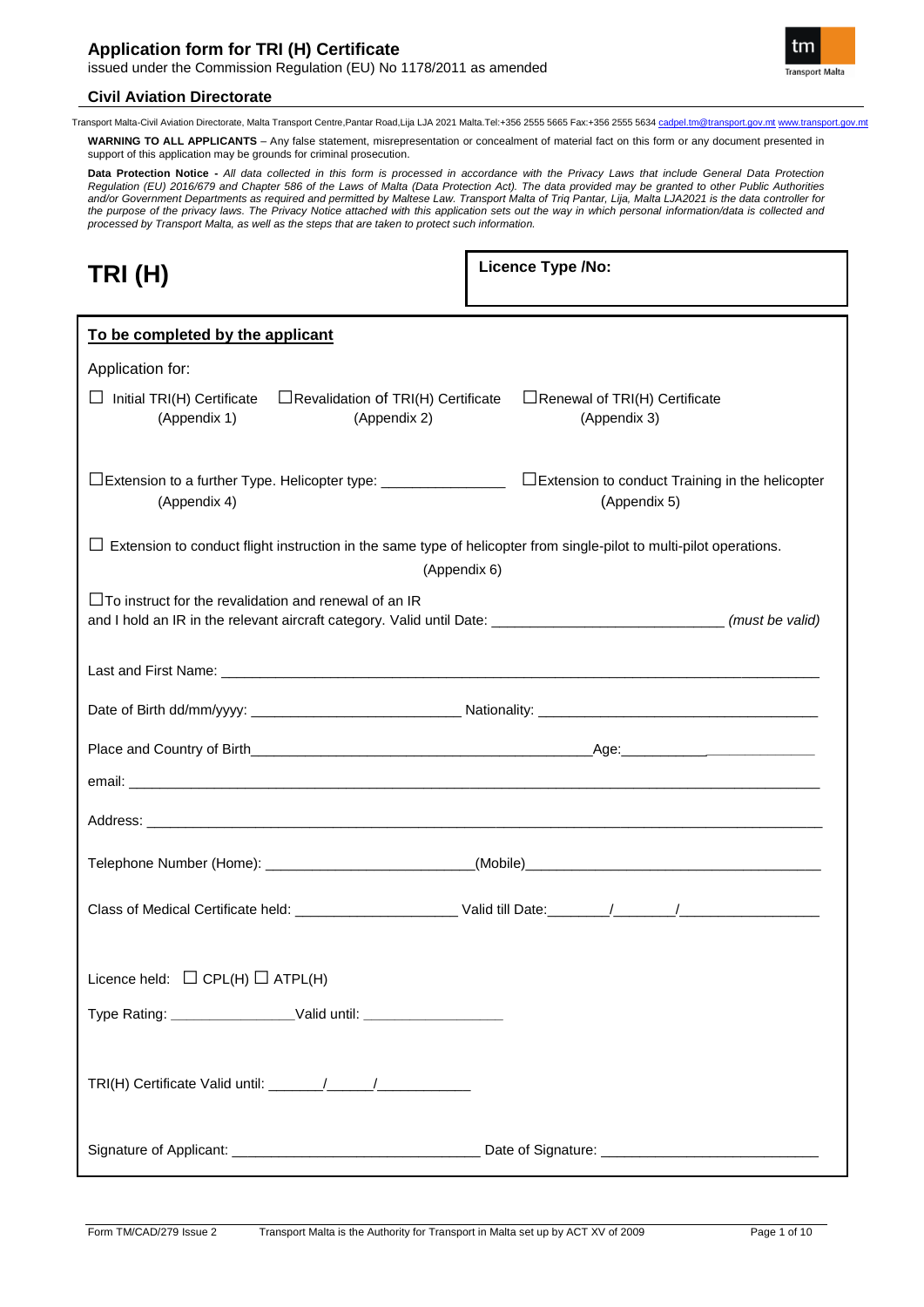

| <b>Appendix 1</b>                                                                                                                                                                                                 | Licence Type /No:        |
|-------------------------------------------------------------------------------------------------------------------------------------------------------------------------------------------------------------------|--------------------------|
| PART 1 OF 2                                                                                                                                                                                                       |                          |
| TRI (H) - First Issue Application Form                                                                                                                                                                            |                          |
| To be completed by the applicant                                                                                                                                                                                  |                          |
|                                                                                                                                                                                                                   |                          |
|                                                                                                                                                                                                                   |                          |
|                                                                                                                                                                                                                   |                          |
| Type of licence held: $\Box$ CPL(H) $\Box$ ATPL(H)                                                                                                                                                                |                          |
| $\Box$ (1) For single-pilot single-engine helicopters                                                                                                                                                             |                          |
| $\Box$ (2) For single-pilot multi-engine helicopters                                                                                                                                                              |                          |
| including PIC hours on single-pilot multi-engine helicopters __________________________Minimum 100 hours                                                                                                          |                          |
|                                                                                                                                                                                                                   |                          |
| $\Box$ (3) For multi-pilot helicopters                                                                                                                                                                            |                          |
| Including hours as a pilot on multi-pilot helicopters ________________________________ Minimum 350 hours;                                                                                                         |                          |
| or                                                                                                                                                                                                                |                          |
| Holding a valid TRI(H) certificate for single-pilot multi-engine helicopters, valid until: ___________________                                                                                                    |                          |
| and Completed as pilot of that type in multi-pilot operations _______________________ Minimum 100 hours                                                                                                           |                          |
| Note: Holders of an FI(H) certificate shall be fully credited towards the requirements of (1) and (2) in the relevant single-<br>pilot helicopter. FI (H) Certificate valid until: ______________________________ |                          |
|                                                                                                                                                                                                                   | _ as a TRI(H)            |
| on □aircraft □FSTD* □SP □ MP<br>*TRI restricted to FSTDs only                                                                                                                                                     | (attach form TM/CAD/278) |
|                                                                                                                                                                                                                   |                          |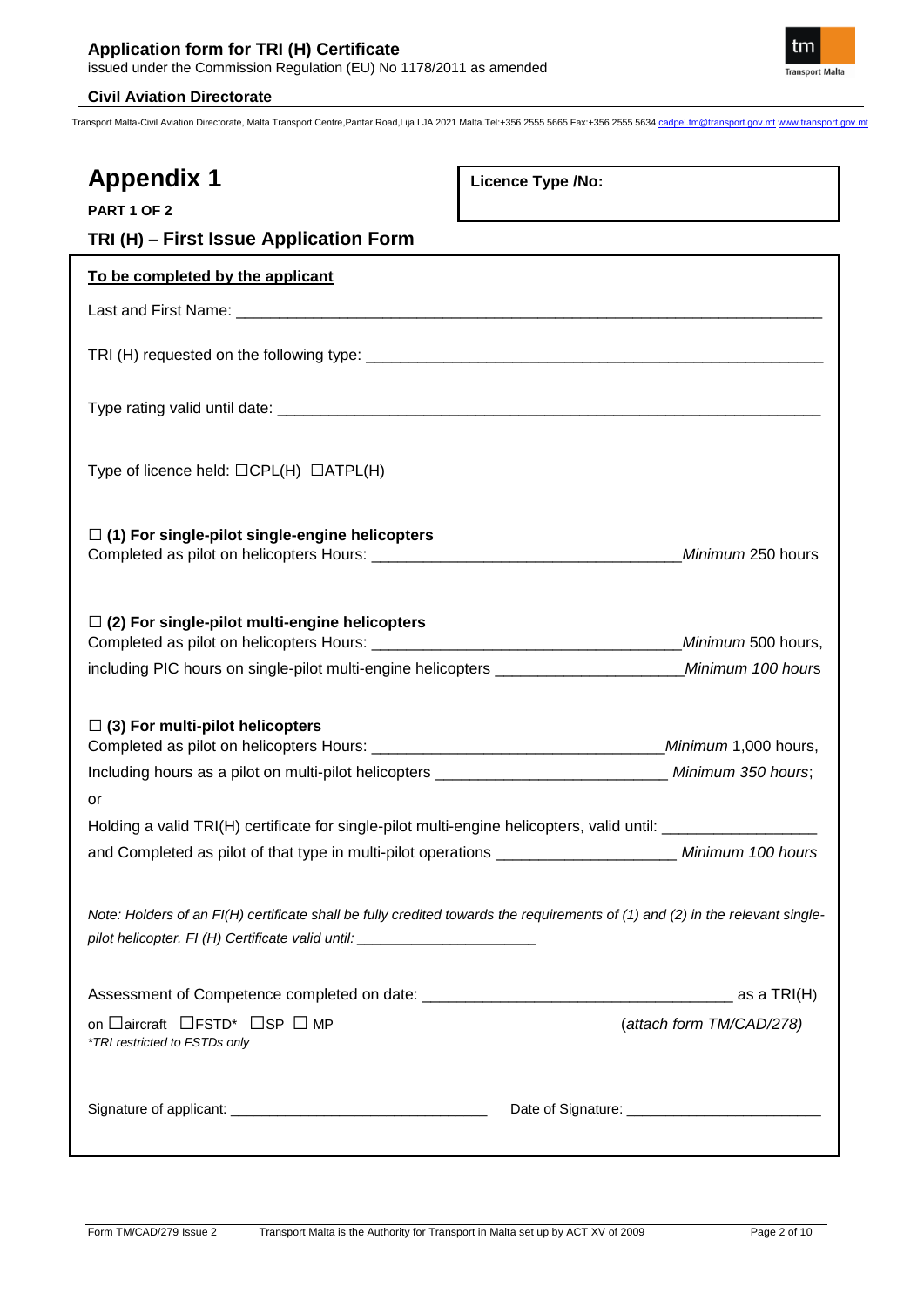

Transport Malta-Civil Aviation Directorate, Malta Transport Centre,Pantar Road,Lija LJA 2021 Malta.Tel:+356 2555 5665 Fax:+356 2555 5634 cadpel.tm@transport.gov.mt www.transport.gov.mt

# **Appendix 1**

**PART 2 OF 2**

**Applicant's Full Name and Licence No:**

# **TRI (H) – First Issue Application Form**

| To be completed by ATO and signed by Head of training |                  |                                                                                                  |                                                                                                                          |
|-------------------------------------------------------|------------------|--------------------------------------------------------------------------------------------------|--------------------------------------------------------------------------------------------------------------------------|
| Training conducted in:                                | $\Box$ FSTD only | $\Box$ Helicopter only                                                                           | $\Box$ FSTD and Helicopter                                                                                               |
|                                                       | □SP Operations   | $\Box$ MP Operations                                                                             | $\Box$ SP & MP Operations                                                                                                |
|                                                       |                  |                                                                                                  |                                                                                                                          |
|                                                       |                  |                                                                                                  |                                                                                                                          |
|                                                       |                  |                                                                                                  |                                                                                                                          |
|                                                       |                  |                                                                                                  |                                                                                                                          |
|                                                       |                  |                                                                                                  |                                                                                                                          |
|                                                       |                  |                                                                                                  |                                                                                                                          |
|                                                       |                  |                                                                                                  |                                                                                                                          |
|                                                       |                  |                                                                                                  |                                                                                                                          |
|                                                       |                  |                                                                                                  | (b)<br>$(a+b)$ =Minimum 5 hours for SP or Minimum 10 hours for MP)                                                       |
|                                                       |                  |                                                                                                  |                                                                                                                          |
|                                                       |                  |                                                                                                  | Course Start Date: ___________________________Course Completion Date: _____________________________                      |
| Credit (if applicable)                                |                  |                                                                                                  |                                                                                                                          |
| teaching and learning part.                           |                  |                                                                                                  | (i) Applicants holding or having held an instructor certificate shall fully be credited towards the requirement for the  |
|                                                       |                  | above requirements for the issue of a TRI certificate restricted to flight instruction in FSTDs. | (ii) Applicants holding an SFI certificate for the relevant type shall be fully credited towards the requirements of the |
| assures the level of proficiency required.            |                  |                                                                                                  | The ATO confirms that the candidate has been trained according to the approved syllabus for the TRI (SPA), and           |
|                                                       |                  |                                                                                                  |                                                                                                                          |
|                                                       |                  |                                                                                                  |                                                                                                                          |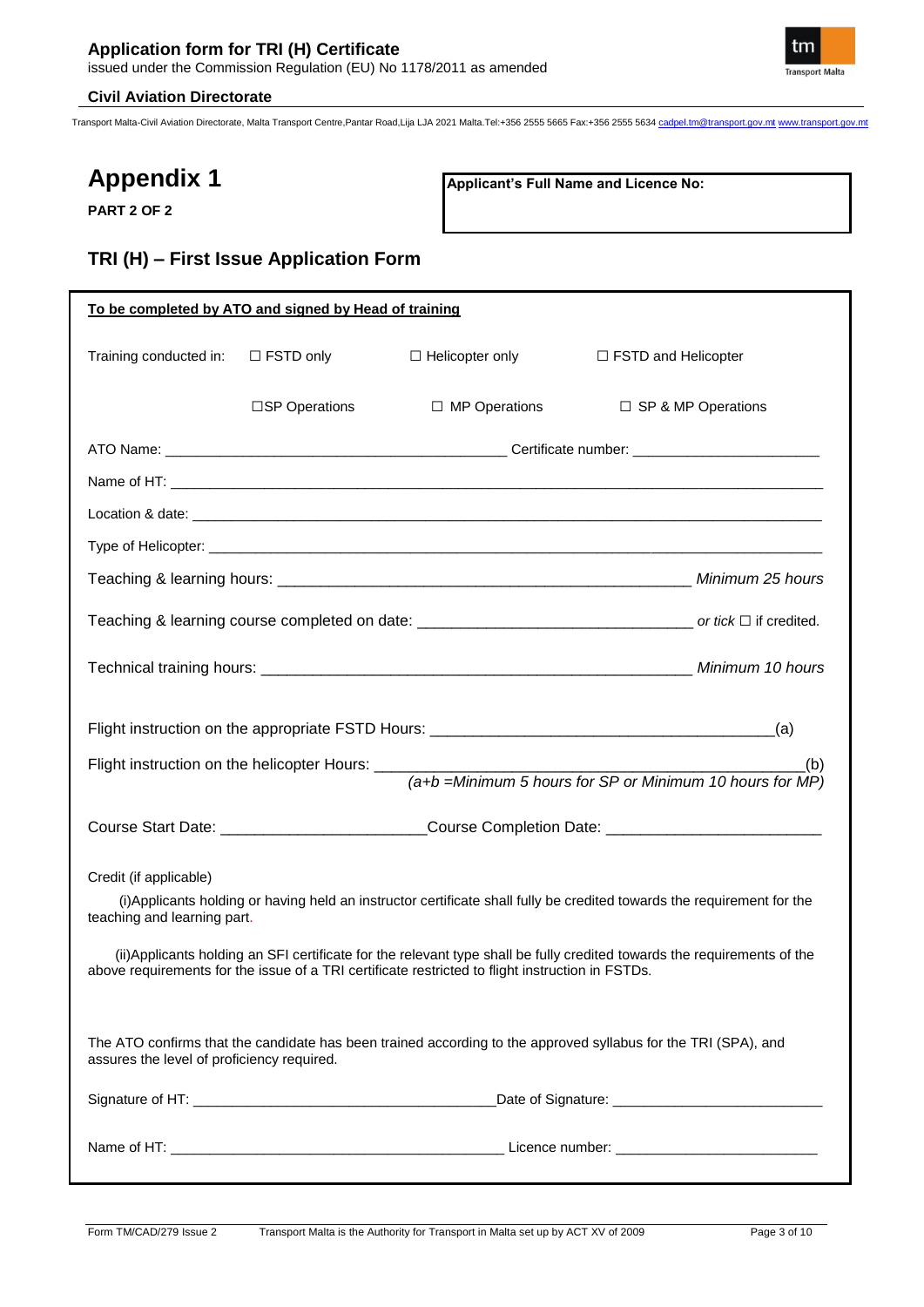

Transport Malta-Civil Aviation Directorate, Malta Transport Centre,Pantar Road,Lija LJA 2021 Malta.Tel:+356 2555 5665 Fax:+356 2555 5634 cadpel.tm@transport.gov.mt www.transport.gov.mt

| <b>Appendix 2</b><br>TRI (H) - Revalidation                                                          | Applicant's Full Name and Licence No:                                                                                                                                                                                                              |  |  |
|------------------------------------------------------------------------------------------------------|----------------------------------------------------------------------------------------------------------------------------------------------------------------------------------------------------------------------------------------------------|--|--|
| To be completed by the applicant                                                                     |                                                                                                                                                                                                                                                    |  |  |
| □SP Operations<br>$\Box$ MP Operations                                                               | $\Box$ SP & MP Operations                                                                                                                                                                                                                          |  |  |
|                                                                                                      |                                                                                                                                                                                                                                                    |  |  |
| For revalidation of a TRI(H) certificate, the holder shall fulfil 2 of the following 3 requirements: |                                                                                                                                                                                                                                                    |  |  |
| (Note: Use a copy of this page for each type of helicopter)                                          | $\Box$ Flight or FSTD Instruction on each of the types of aircraft for which instructional privileges are held 7                                                                                                                                   |  |  |
|                                                                                                      |                                                                                                                                                                                                                                                    |  |  |
|                                                                                                      | $(a+b)$ =Minimum 50 hours)                                                                                                                                                                                                                         |  |  |
|                                                                                                      |                                                                                                                                                                                                                                                    |  |  |
|                                                                                                      | Including in the last 12 months preceding the expiry date ________________________(Minimum 15 hours)                                                                                                                                               |  |  |
| (STIs) or as any kind of examiners shall be accounted for this purpose;<br>$\Box$ Refresher Training | Note: In the case of a TRI(H), the time flown as FIs, instrument rating instructors (IRIs), synthetic training instructors<br>Received Instructor refresher training as a TRI at an ATO, within the 12 months preceding the expiry date of the TRI |  |  |
|                                                                                                      |                                                                                                                                                                                                                                                    |  |  |
| Assessment of Competence see Note                                                                    | Passed within the 12 months preceding the expiry date of the TRI(H) certificate an assessment of competence as a                                                                                                                                   |  |  |
| Note:                                                                                                | (attach form TM/CAD/278)                                                                                                                                                                                                                           |  |  |
| assessment of competence in accordance with FCL.935.                                                 | 1. For the at least each alternate subsequent revalidation in the case of TRI(H) the holder shall have to pass an                                                                                                                                  |  |  |
| 2.<br>category of aircraft.                                                                          | If a person holds a TRI certificate on more than one type of aircraft within the same category, the assessment of<br>competence taken on one of those types shall revalidate the TRI certificate for the other types held within the same          |  |  |
| З.                                                                                                   | A TRI(H) holding an FI(H) certificate on the relevant type shall have full credit towards the revalidation requirements<br>above. In this case, the TRI(H) certificate will be valid until the expiry date of the FI(H) certificate.               |  |  |
| Complete if requirement for assessment of competence above is not ticked.                            |                                                                                                                                                                                                                                                    |  |  |
|                                                                                                      |                                                                                                                                                                                                                                                    |  |  |
|                                                                                                      |                                                                                                                                                                                                                                                    |  |  |

tm **Transport Malta**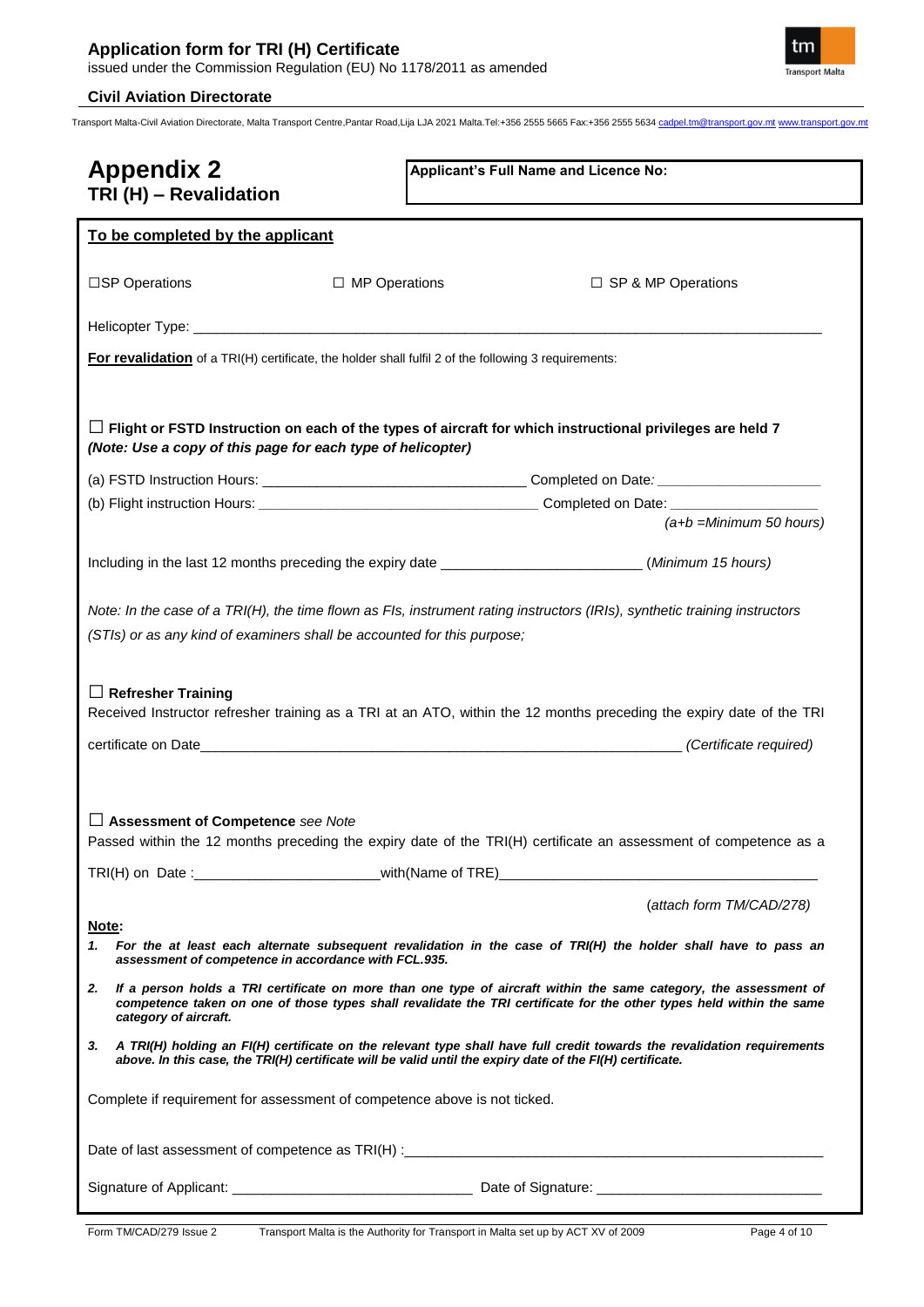

| <b>Appendix 3</b><br>TRI (H) - Renewal                                                                                                                                          |                      | Applicant's Full Name and Licence No: |                                    |
|---------------------------------------------------------------------------------------------------------------------------------------------------------------------------------|----------------------|---------------------------------------|------------------------------------|
| To be completed by the applicant                                                                                                                                                |                      |                                       |                                    |
| □SP Operations                                                                                                                                                                  | $\Box$ MP Operations |                                       | □ SP & MP Operations               |
|                                                                                                                                                                                 |                      |                                       |                                    |
| For renewal of a TRI(H) certificate, the holder shall fulfil the following 2 requirements:                                                                                      |                      |                                       |                                    |
| I hereby declare that within the 12 months preceding the date of application, I conducted Hours:<br>(Maximum of 5 hours) in an FFS or FTD 2/3 representing the helicopter type. |                      |                                       |                                    |
| $\Box$ Refresher Training<br>Received Instructor refresher training as a TRI at an ATO, which shall cover the relevant elements of the TRI training                             |                      |                                       |                                    |
| within<br>12<br>months<br>the<br>course,                                                                                                                                        |                      | preceding the expiry date             | TRI<br>certificate<br>of the<br>on |
|                                                                                                                                                                                 |                      |                                       |                                    |
|                                                                                                                                                                                 |                      |                                       |                                    |
|                                                                                                                                                                                 |                      |                                       |                                    |
|                                                                                                                                                                                 |                      |                                       |                                    |
|                                                                                                                                                                                 |                      |                                       |                                    |
|                                                                                                                                                                                 |                      |                                       |                                    |
|                                                                                                                                                                                 |                      |                                       |                                    |
|                                                                                                                                                                                 |                      |                                       |                                    |
|                                                                                                                                                                                 |                      |                                       |                                    |
|                                                                                                                                                                                 |                      |                                       |                                    |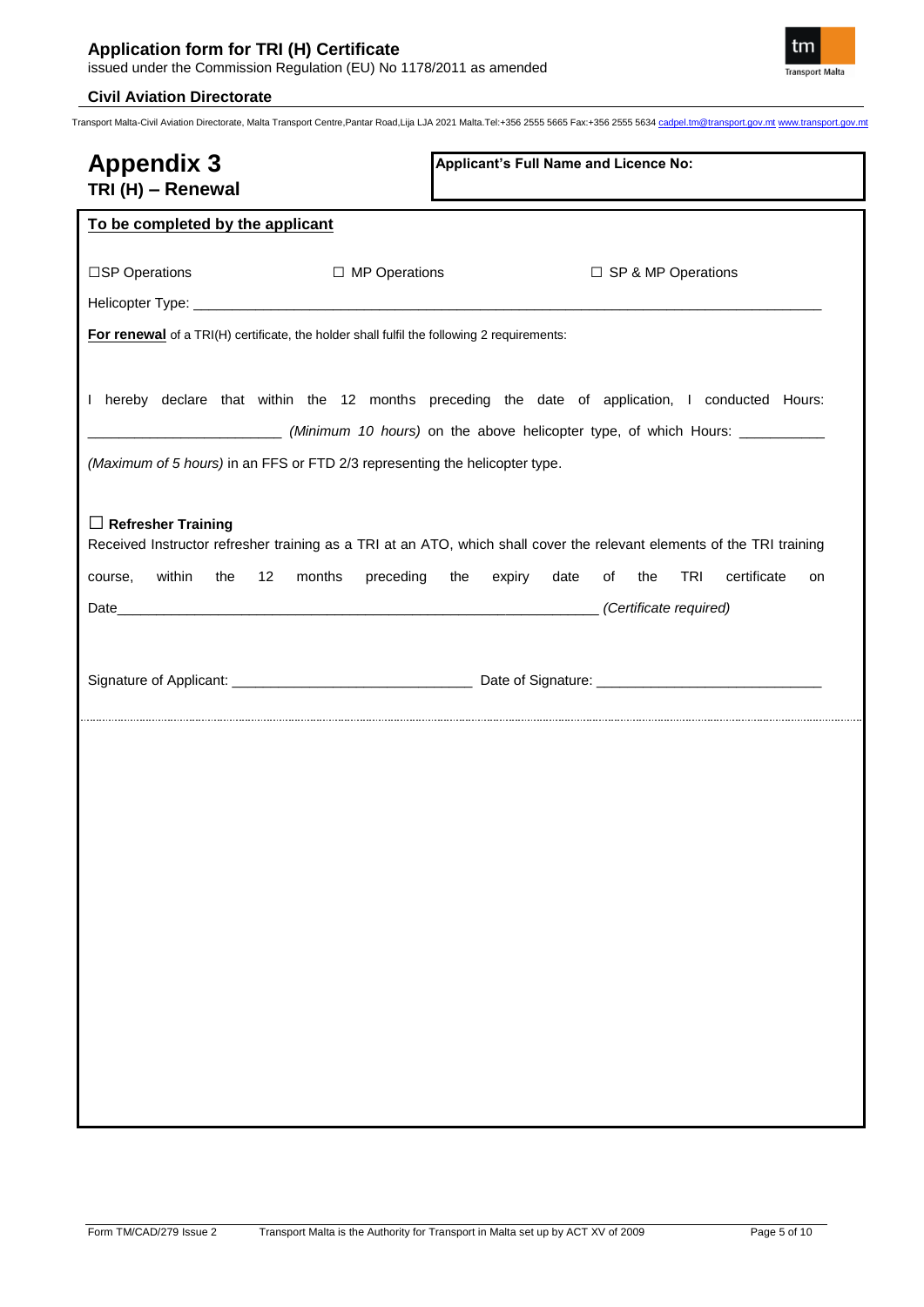

| <b>Appendix 4</b><br>Applicant's Full Name and Licence No:<br>TRI (H) - Extension to further Types                                                                                                                                                                                                                                    |
|---------------------------------------------------------------------------------------------------------------------------------------------------------------------------------------------------------------------------------------------------------------------------------------------------------------------------------------|
| To be completed by the Head of Training                                                                                                                                                                                                                                                                                               |
| □ MP Operations<br>$\Box$ SP & MP Operations<br>□SP Operations                                                                                                                                                                                                                                                                        |
|                                                                                                                                                                                                                                                                                                                                       |
| 1) Type technical part of the relevant Type Rating Instructor course.                                                                                                                                                                                                                                                                 |
|                                                                                                                                                                                                                                                                                                                                       |
| type technical content of the _________________TRI course, consisting of Hours: ______________________________                                                                                                                                                                                                                        |
| of instruction on the new helicopter type above or on FSTD ID No. _________________________________ representing the type.                                                                                                                                                                                                            |
| 2) Flight instruction                                                                                                                                                                                                                                                                                                                 |
| conducted                                                                                                                                                                                                                                                                                                                             |
|                                                                                                                                                                                                                                                                                                                                       |
|                                                                                                                                                                                                                                                                                                                                       |
|                                                                                                                                                                                                                                                                                                                                       |
|                                                                                                                                                                                                                                                                                                                                       |
|                                                                                                                                                                                                                                                                                                                                       |
| Supervising TRI(H) Licence No: ___________________________Signature of Supervising TRI: __________________                                                                                                                                                                                                                            |
| Name of ATO: And ATO certificate no:                                                                                                                                                                                                                                                                                                  |
|                                                                                                                                                                                                                                                                                                                                       |
|                                                                                                                                                                                                                                                                                                                                       |
| To be completed by Applicant                                                                                                                                                                                                                                                                                                          |
| New Helicopter Type: __________ Multi-pilot operations on the new helicopter type (if applicable) Hours: ________                                                                                                                                                                                                                     |
| I hereby declare that within the 12 months preceding the date of application, I conducted Hours:<br>(Minimum 10 hours) on the above helicopter type, of which Hours: _______________                                                                                                                                                  |
| (Maximum of 5 hours) in an FFS or FTD 2/3 representing the helicopter type.                                                                                                                                                                                                                                                           |
| 3) Assessment of competence<br>□SP Operations<br>$\Box$ MP Operations $\Box$ SP & MP Operations<br>Passed within the 12 months preceding the expiry date of the TRI(H) certificate an assessment of competence as a<br>TRI(H) on the above type on Date : _______________ with (Name of FIE/ TRE): __________________________________ |
| (attach form TM/CAD/278)                                                                                                                                                                                                                                                                                                              |
|                                                                                                                                                                                                                                                                                                                                       |
| Form TM/CAD/279 Issue 2<br>Transport Malta is the Authority for Transport in Malta set up by ACT XV of 2009<br>Page 6 of 10                                                                                                                                                                                                           |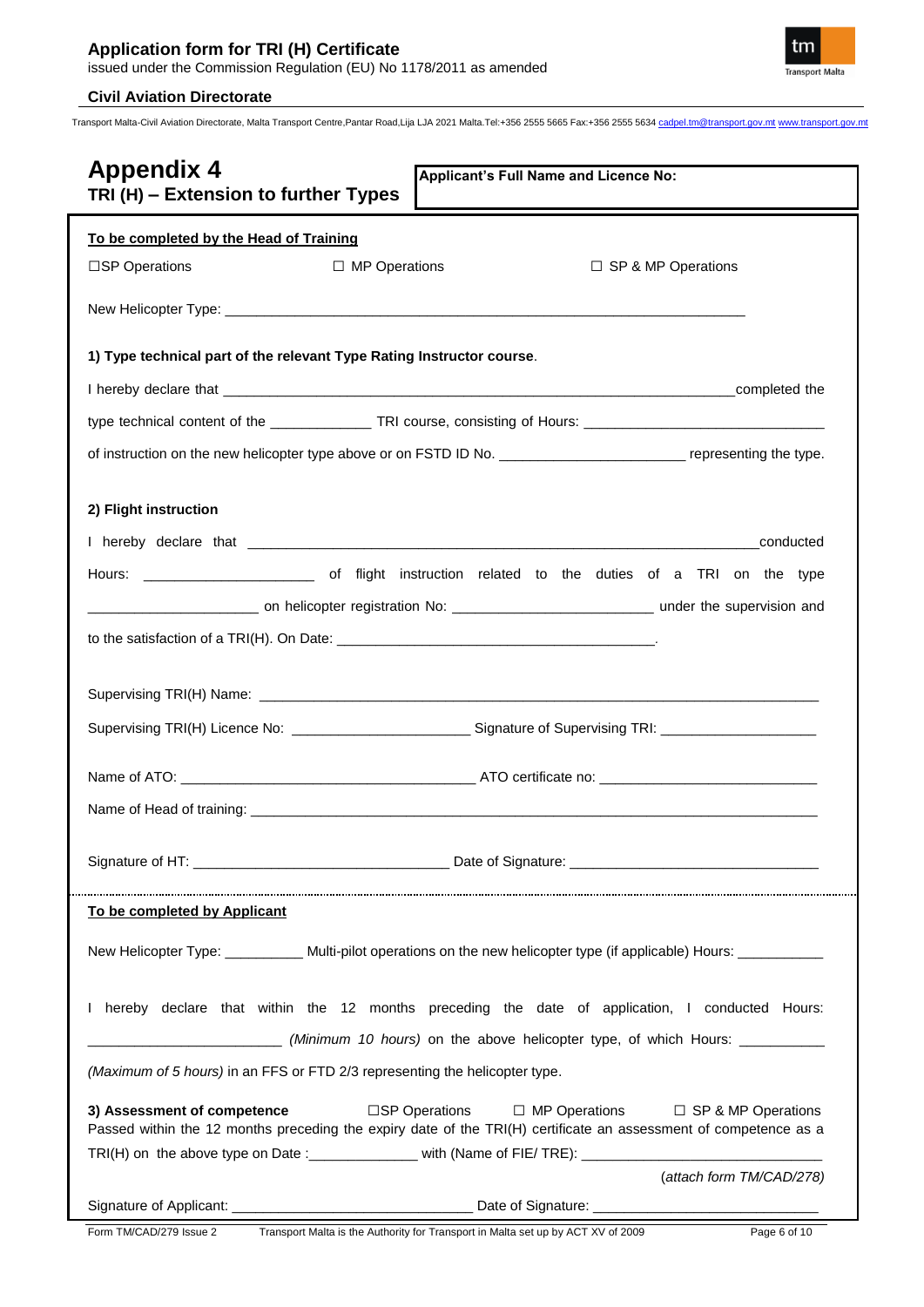

| Applicant's Full Name and Licence No:<br><b>Appendix 5</b><br>TRI (H) - Extension to conduct Training in aircraft                    |
|--------------------------------------------------------------------------------------------------------------------------------------|
| To be completed by the Applicant                                                                                                     |
|                                                                                                                                      |
| I completed the TRI training to conduct flight training in the helicopter type above with (Name of ATO)                              |
| Assessment of Competence completed on the helicopter on Date: ___________________________________with                                |
|                                                                                                                                      |
| (attach form TM/CAD 278)                                                                                                             |
|                                                                                                                                      |
|                                                                                                                                      |
| To be completed by the ATO                                                                                                           |
| $\square$ SP Operations $\square$ MP Operations $\square$ SP & MP Operations                                                         |
|                                                                                                                                      |
|                                                                                                                                      |
|                                                                                                                                      |
| The applicant completed TRI training to extend privileges to provide training in the helicopter type above<br>(Certificate required) |
|                                                                                                                                      |
| Flight instruction on the appropriate FSTD Hours: _______________________________                                                    |
| Flight instruction on the helicopter Hours: _________________Helicopter Registration: ____________________                           |
| Training Start Date: __________________________Training Completion Date: __________________________                                  |
|                                                                                                                                      |
|                                                                                                                                      |
|                                                                                                                                      |
|                                                                                                                                      |
|                                                                                                                                      |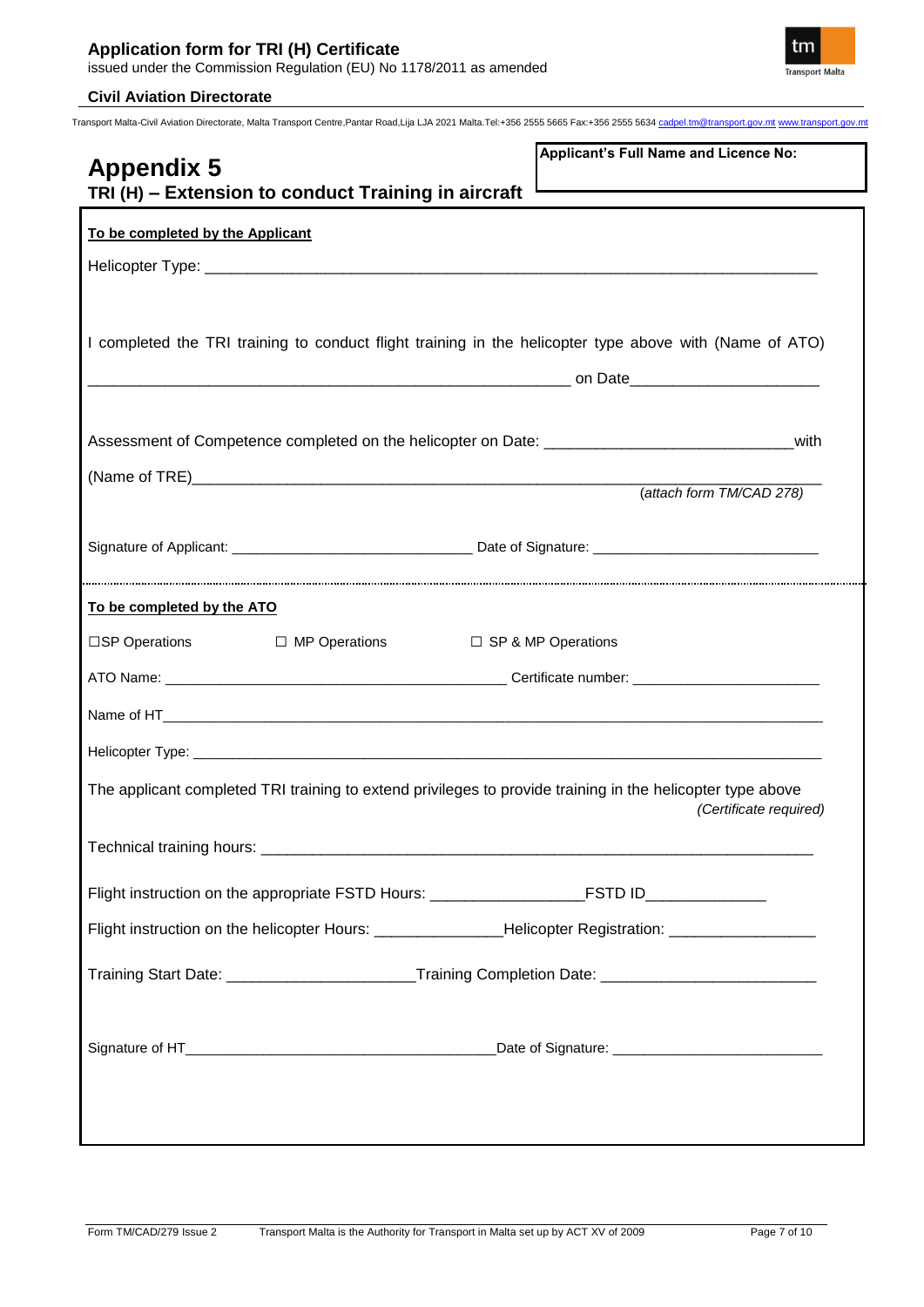

Transport Malta-Civil Aviation Directorate, Malta Transport Centre,Pantar Road,Lija LJA 2021 Malta.Tel:+356 2555 5665 Fax:+356 2555 5634 cadpel.tm@transport.gov.mt www.transport.gov.mt

# **Appendix 6**

# **TRI (H) – Extension to conduct flight instruction in the same type of helicopter from single-pilot to multi-pilot operations.**

**Applicant's Full Name and Licence No:**

| To be completed by the Head of Training                               |                                                                                                                          |                          |
|-----------------------------------------------------------------------|--------------------------------------------------------------------------------------------------------------------------|--------------------------|
|                                                                       |                                                                                                                          |                          |
| 1) Type technical part of the relevant Type Rating Instructor course. |                                                                                                                          |                          |
|                                                                       |                                                                                                                          |                          |
|                                                                       | type technical content of the ________________TRI course, consisting of Hours: _______________________________           |                          |
|                                                                       | of instruction on the new helicopter type above or on FSTD ID No. _______________________________ representing the type. |                          |
| 2) Flight instruction                                                 |                                                                                                                          |                          |
|                                                                       |                                                                                                                          |                          |
|                                                                       |                                                                                                                          |                          |
|                                                                       |                                                                                                                          |                          |
|                                                                       |                                                                                                                          |                          |
|                                                                       |                                                                                                                          |                          |
|                                                                       |                                                                                                                          |                          |
|                                                                       | Supervising TRI(H) Licence No: ___________________________Signature of Supervising TRI: ______________________           |                          |
|                                                                       |                                                                                                                          |                          |
|                                                                       |                                                                                                                          |                          |
|                                                                       |                                                                                                                          |                          |
|                                                                       |                                                                                                                          |                          |
| To be completed by Applicant                                          |                                                                                                                          |                          |
|                                                                       | Conducted flight hours on type of helicopter ___________in multi-pilot operations: ________________ Minimum 100 hours.   |                          |
| 3) Assessment of competence                                           | $\Box$ MP Operations                                                                                                     |                          |
|                                                                       | Passed within the 12 months preceding the expiry date of the TRI(H) certificate an assessment of competence as a         |                          |
|                                                                       | TRI(H) on the above type on Date : _______________ with (Name of FIE/ TRE): ________________________                     |                          |
|                                                                       |                                                                                                                          | (attach form TM/CAD/278) |
|                                                                       |                                                                                                                          |                          |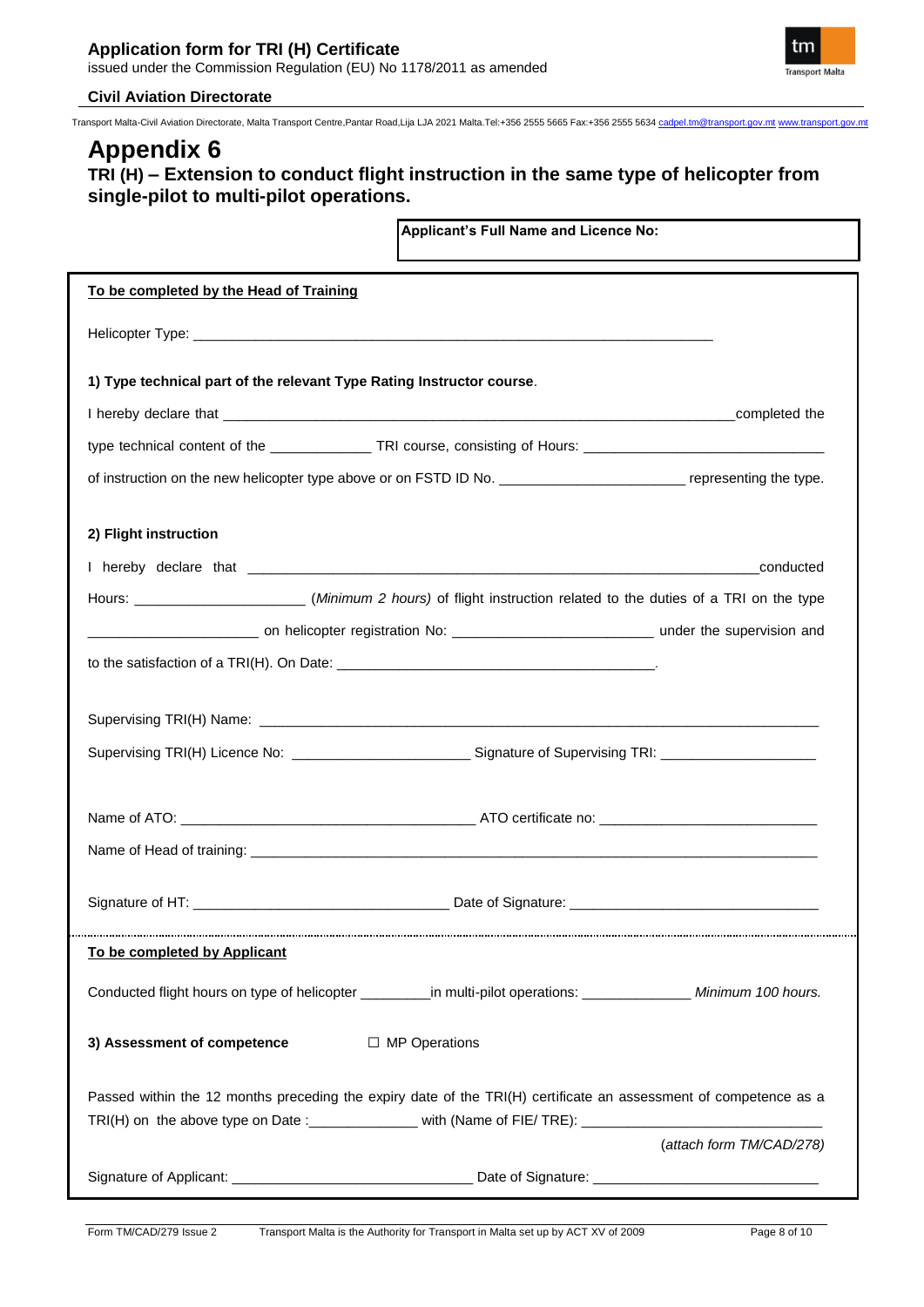Transport Malta-Civil Aviation Directorate, Malta Transport Centre,Pantar Road,Lija LJA 2021 Malta.Tel:+356 2555 5665 Fax:+356 2555 5634 cadpel.tm@transport.gov.mt www.transport.gov.mt

# **TRI (H) Certificate**

|    | <b>Submission Instructions</b>                                                                                                                                                            | <b>Office</b><br><b>Use</b><br>Only |
|----|-------------------------------------------------------------------------------------------------------------------------------------------------------------------------------------------|-------------------------------------|
|    | <b>Documents required:</b>                                                                                                                                                                | $^{\textcircled{\footnotesize{1}}}$ |
| 1. | A copy of the Malta ID Card (both sides) or Passport [Original has to be presented<br>before licence is collected / Not required if the applicant already holds a Malta part FCL licence] | $^{\circledR}$                      |
| 2. | A copy of the Licence held                                                                                                                                                                | ③                                   |
| 3. | Log Book - All flight instruction must be signed by the instructor                                                                                                                        |                                     |
| 4. | Copy of Instructor Certificate if credit is given - if applicable                                                                                                                         | ④                                   |
| 5. | Copy of Medical Certificate.                                                                                                                                                              | ௫                                   |
| 6. | Copy of ATO Approval Certificate if not issued by Transport Malta                                                                                                                         | $^\circledR$                        |
| 7. | Assessment of Competence Form TM/CAD/278                                                                                                                                                  | ⑦                                   |
| 8. | Copy of SFI certificate if credit is given - if applicable                                                                                                                                | $^\circledR$                        |
| 9. | TRI Course Completion Certificate showing FSTD and helicopter time as<br>applicable                                                                                                       | ⑨                                   |
|    | 10. Certificate of training completed for TRI revalidation or renewal showing FSTD<br>and helicopter time as applicable.                                                                  | ⅏                                   |
|    | 11. Copy of Examiner Certificate if not issued by Transport Malta                                                                                                                         | $\textcircled{\scriptsize{1}}$      |
|    | 12. Copy of the FSTD Approval                                                                                                                                                             |                                     |
|    | It is important to send all the documents to avoid a delay in the issue of the rating.                                                                                                    | $\circledR$                         |
|    | Transnort Malta - Civil Aviation Directorate Rank Details:                                                                                                                                |                                     |

#### **Transport Malta – Civil Aviation Directorate Bank Details:**

Bank Name: Bank of Valletta Bank Branch: Naxxar Bank Address: 38, Triq tal-Labour, Naxxar NXR 9020 Bank's BIC Code: VALLMTMT Sort Code: 22013 Account Holder: Transport Malta – Civil Aviation Directorate Account No: 12000580013 IBAN No: MT13VALL 22013 0000 000 12000 5800 13

**Fee**: The applicable fee in the Malta Air Navigation Order / Scheme of Charges on the Transport Malta website has to be submitted with the application.

**Queries**: If you need additional information send an email to [civil.aviation@transport.gov.mt](mailto:civil.aviation@transport.gov.mt) to the attention of **Personnel Licensing Section, Transport Malta Civil Aviation Directorate** - giving your contact telephone number.

Send completed form to: **Transport Malta - CAD, Personnel Licensing Section, Pantar Road, Lija, LJA 2021, Malta**



**The Common**